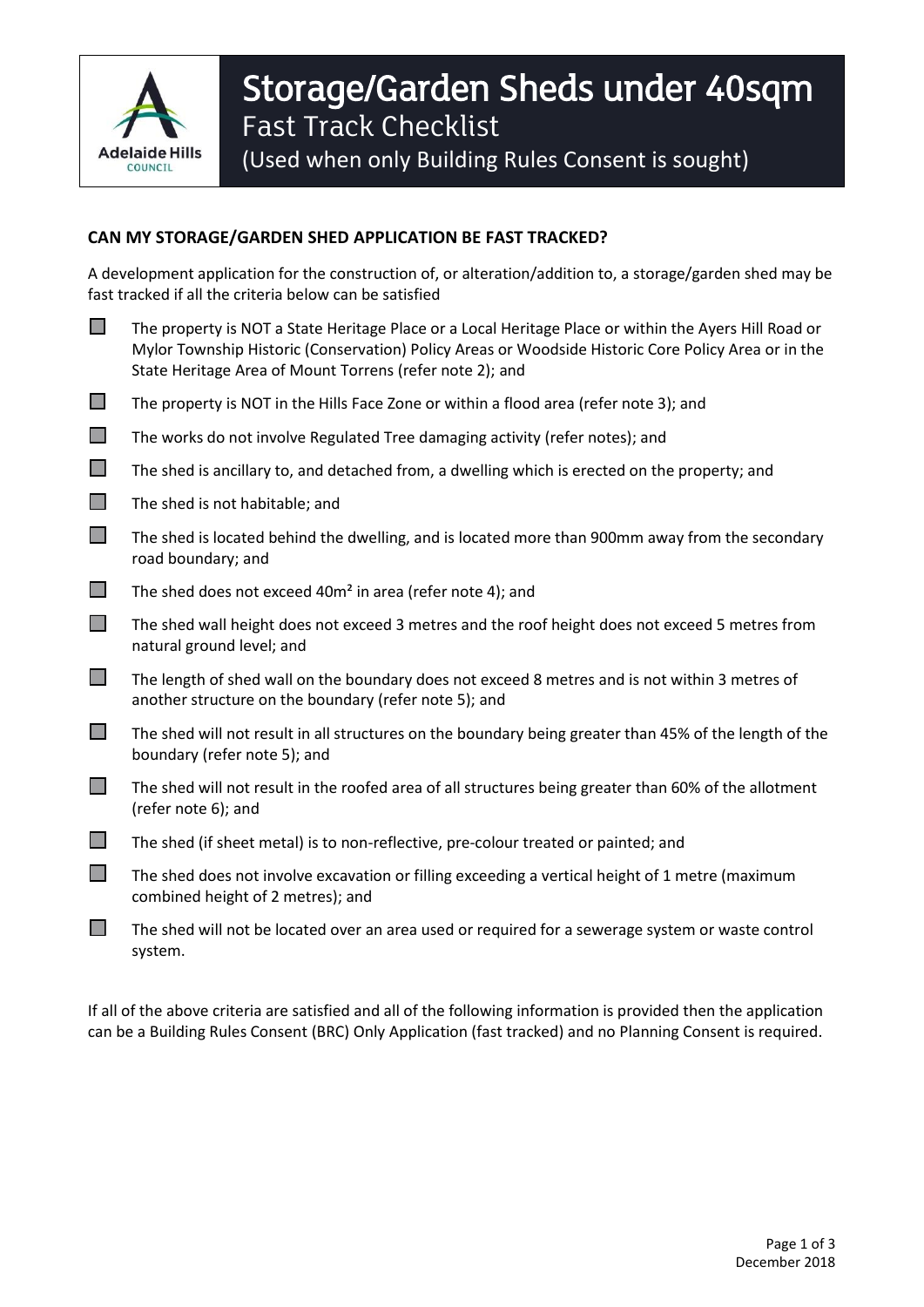## **CHECKLIST OF REQUIRED PLANS AND INFORMATION**

| $\Box$                      | Completed and signed development application form including the Office of the Technical Regulator<br>Powerline Declaration (ensure you fill in all sections); and                                                                                                                                                             |                                                                                                                                                                                                                                                                                        |  |
|-----------------------------|-------------------------------------------------------------------------------------------------------------------------------------------------------------------------------------------------------------------------------------------------------------------------------------------------------------------------------|----------------------------------------------------------------------------------------------------------------------------------------------------------------------------------------------------------------------------------------------------------------------------------------|--|
| $\Box$                      | Current copy of Certificate of Title, deposited plan or other instrument evidencing title in relation to<br>the land (can be purchased from the Council for a fee); and                                                                                                                                                       |                                                                                                                                                                                                                                                                                        |  |
| $\Box$                      |                                                                                                                                                                                                                                                                                                                               | Receipt demonstrating payment of the separate Construction Industry Training Levy (where the<br>development exceeds \$40,000 in value). Can be paid on-line at www.citb.org.au                                                                                                         |  |
| $\mathcal{L}^{\mathcal{A}}$ | Site Plan drawn to a metric scale of not less than 1:500 (refer notes) showing;                                                                                                                                                                                                                                               |                                                                                                                                                                                                                                                                                        |  |
|                             | $\Box$                                                                                                                                                                                                                                                                                                                        | The boundaries and dimensions of the site and any relevant easements; and                                                                                                                                                                                                              |  |
|                             | $\Box$                                                                                                                                                                                                                                                                                                                        | The positions and dimensions of any proposed building work and its distance to the<br>boundaries of the site, any other buildings and trees on the site or, on adjoining land or, public<br>places that might be affected by the work or affect the work proposed to be performed; and |  |
|                             | $\Box$                                                                                                                                                                                                                                                                                                                        | The purpose for which any existing building on the site is used and for which any proposed<br>shed on the site is intended to be used; and                                                                                                                                             |  |
|                             | $\mathbb{R}^n$                                                                                                                                                                                                                                                                                                                | The level of the site and the floor level of the proposed shed in relation to any street drainage<br>channel or council drain; and                                                                                                                                                     |  |
|                             |                                                                                                                                                                                                                                                                                                                               | The method of drainage and services proposed to be used; and                                                                                                                                                                                                                           |  |
|                             | $\mathcal{L}_{\mathcal{A}}$                                                                                                                                                                                                                                                                                                   | If a new vehicle access point is to be established, relevant documentary evidence that it has<br>been authorised under Section 221 of the Local Government Act (1999); and                                                                                                             |  |
|                             |                                                                                                                                                                                                                                                                                                                               | The location and gradient of any driveway or proposed driveway and its location in relation to<br>an existing or proposed vehicle access point under Section 221 of the Local Government Act<br>$(1999)$ ; and                                                                         |  |
|                             | H                                                                                                                                                                                                                                                                                                                             | The amount and location of private open space to remain on the site; and                                                                                                                                                                                                               |  |
|                             | $\mathbb{R}^n$                                                                                                                                                                                                                                                                                                                | The location of any Regulated Tree on the site or on adjoining land; and                                                                                                                                                                                                               |  |
|                             | <b>COL</b>                                                                                                                                                                                                                                                                                                                    | The approximate north point; and                                                                                                                                                                                                                                                       |  |
|                             |                                                                                                                                                                                                                                                                                                                               | The location of the existing or proposed effluent disposal area/s and septic tank/main<br>sewer/CMWS connection points and underground pipes to ensure that the proposed<br>development does not interfere with these services.                                                        |  |
| $\Box$                      | Elevations and section drawings of the proposed shed including existing ground level and details of<br>excavation; at a scale of not less than 1:100; and                                                                                                                                                                     |                                                                                                                                                                                                                                                                                        |  |
| $\Box$                      | Information about the material and colour of any cladding to be used; and                                                                                                                                                                                                                                                     |                                                                                                                                                                                                                                                                                        |  |
| $\Box$                      | The size and location of footings and other structural components; and                                                                                                                                                                                                                                                        |                                                                                                                                                                                                                                                                                        |  |
|                             | Design specifications (to a scale of not less than 1:20) describing materials and standards of work;<br>and                                                                                                                                                                                                                   |                                                                                                                                                                                                                                                                                        |  |
|                             | A copy of the Home Owners Warranty Certificate must also be included in the application documents<br>where a licensed builder has been engaged to perform work with a value greater than \$12,000. The<br>builder is required to obtain Indemnity Insurance coverage for the project and should provide a copy<br>to you; and |                                                                                                                                                                                                                                                                                        |  |
|                             | The current BRC Only fee applies as well as the application lodgement fees, building rules assessment<br>fee; and                                                                                                                                                                                                             |                                                                                                                                                                                                                                                                                        |  |
|                             |                                                                                                                                                                                                                                                                                                                               | Completed and signed development application shocklist                                                                                                                                                                                                                                 |  |

 $\Box$  Completed and signed development application checklist.